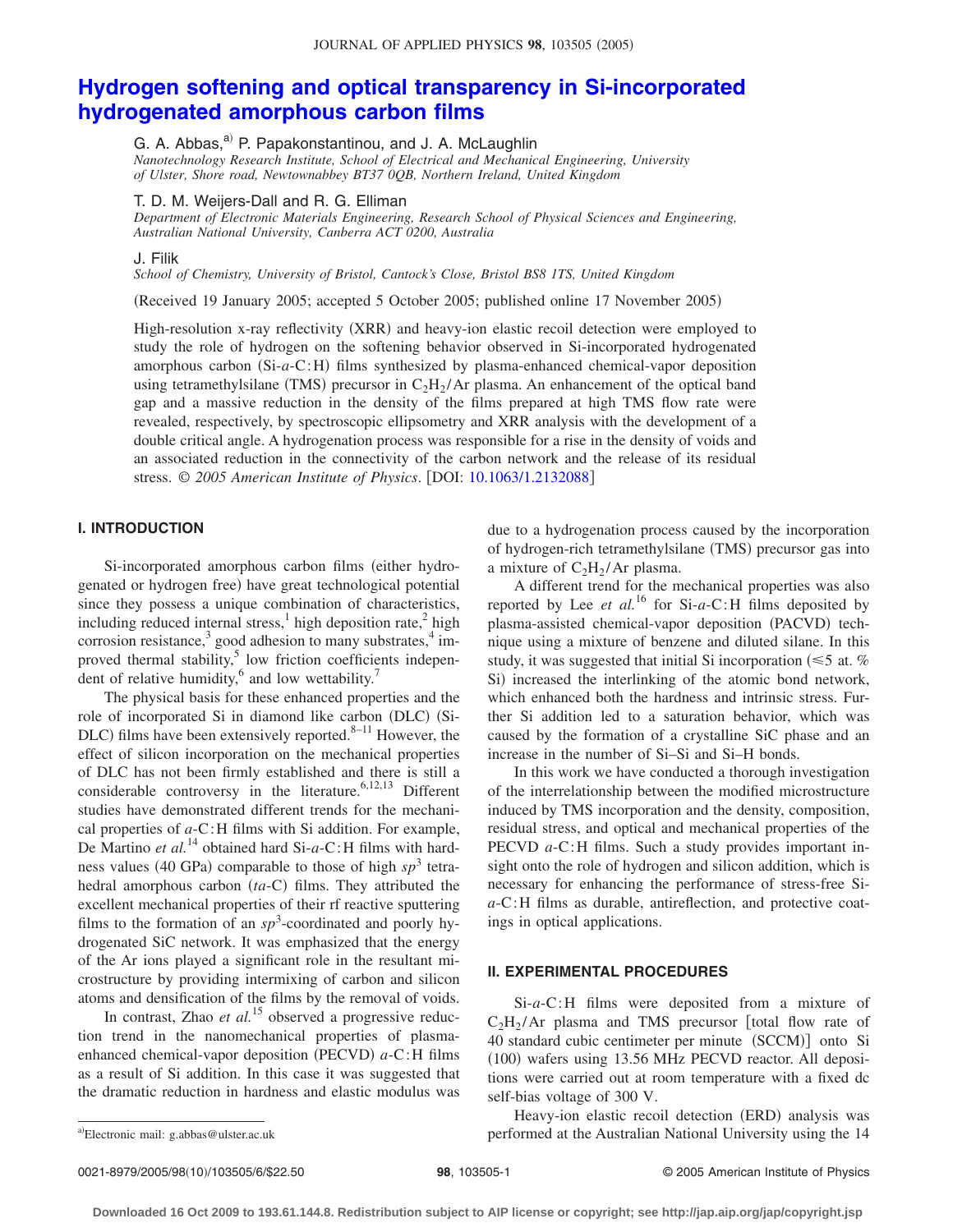TABLE I. The effect of silicon atomic concentrations on the binding energy  $(E_b)$  and full width at half maximum (FWHM) of C 1*s*, *sp*<sup>2</sup>, and *sp*<sup>3</sup> data are obtained from the peak fitting on C 1*s* binding energy.

| Conc. (at. $%$ ) |       |          | Binding energy $(eV)/FWHM$ $(eV)$ of C 1s |           |           |           |         |                 |
|------------------|-------|----------|-------------------------------------------|-----------|-----------|-----------|---------|-----------------|
| C                | Si    | $\Omega$ | $C-Si$                                    | $C = C$   | $C-C$     | $C-O$     | $O-C-O$ | $sp^3$<br>Ratio |
| 85.19            | 1.47  | 13.34    | 283.8/1.3                                 | 284.6/1.3 | 285.4/1.4 | 286.9/1.9 | 289/1.8 | 52.4            |
| 82.58            | 3.13  | 14.29    | 283.3/1.3                                 | 284.5/1.4 | 285.2/1.5 | 286.6/1.7 | 288.3/2 | 55.8            |
| 78.07            | 6.19  | 15.74    | 283.6/1.2                                 | 284.4/1.3 | 285.1/1.5 | 286.5/1.8 | 288.3/2 | 55.8            |
| 72.09            | 8.64  | 19.27    | 283.7/1.4                                 | 284.5/1.3 | 285.3/1.5 | 286.7/1.8 | 288.5/2 | 56.4            |
| 71.85            | 10.16 | 17.99    | 283.4/1.5                                 | 284.4/1.4 | 285.1/1.6 | 286.5/1.9 | 288.5/2 | 58.6            |
| 67.61            | 14.83 | 17.56    | 283.8/1.5                                 | 284.5/1.4 | 285.2/1.6 | 286.7/1.9 | 288.5/2 | 60.7            |
| 62.5             | 15.49 | 22.01    | 282.9/1.7                                 | 284.3/1.7 | 285.1/1.8 | 286.5/1.9 | 288.0/2 | 62.2            |
| 65.8             | 16.25 | 17.95    | 283.8/1.5                                 | 284.5/1.4 | 285.2/1.6 | 286.7/1.9 | 288.5/2 | 62.2            |
| 62.93            | 18.95 | 18.12    | 283.8/1.4                                 | 284.5/1.3 | 285.3/1.6 | 286.7/1.8 | 288.5/2 | 67.2            |
| 59.67            | 21.54 | 18.8     | 283.8/1.4                                 | 284.5/1.3 | 285.2/1.6 | 286.7/1.8 | 288.5/2 | 69.3            |

UD heavy-ion accelerator facility.<sup>17</sup> The x-ray reflectivity (XRR) measurements were performed at the station 2.3 of Daresbury laboratory. Data in terms of density, layer thickness, and roughness were extracted by fitting the experimental curves to theoretical ones using Laptos software package.

An ISA Labram was used for the visible-range measurements, while a Renishaw 2000 spectrometer was employed for the UV range. X-ray photoelectron spectroscopy (XPS) analysis was carried out using KRATOS XSAM 800. The films' optical properties were measured by a Jobin Yvon ellipsometer over the range of 1.65– 4.8 eV at a fixed angle of 69.2°. A single Tauc-Lorentz oscillator model was used, $18,19$ for the analysis of the spectra, which is generally recognized as the best model for producing accurate values for amorphous carbon.20 Nanoindentation tests were performed with a MTS nanoindenter XP system. A surface profiler (Tencor P-10) was used to measure the residual stress by using the radius of curvature method.

#### **III. RESULTS AND DISCUSSION**

### **A. XPS analysis**

The modification of bonding structure induced by TMS incorporation was monitored through evaluation of the overall  $sp^3/sp^2$  hybridization ratio and the chemical arrangement between carbon and silicon (i.e., the fraction of C–Si and C-C bonds). The C 1s XPS feature was fitted with five peaks representing five carbon bonding configurations. The composition, total  $sp<sup>3</sup>$  hybridization ratio, and bonding assignment of the Si-*a*-C:H films are presented in Table I. The bond assignments are consistent with other published works. $21,22$ 

Figure  $1(a)$  illustrates the constituents bond ratios deduced from the deconvolution of C 1*s* XPS spectra of the Si-*a*-C:H films as a function of Si concentration. As one can see, while the C–C bonds are almost constant, the incorporated Si atoms substitute for  $sp^2$ -bonded carbon atoms causing a development of C–Si bonds with the increase in the TMS/C<sub>2</sub>H<sub>2</sub> flow-rate ratio. Figure 1(b) presents the total  $sp^3$ hybridization ratio (i.e., the fraction of C–Si and C–C bonds) of Si-*a*-C:H films as a function of Si concentration. The figure shows that carbon and silicon  $sp^3$  sites are progressively developing with Si incorporation. As the TMS was introduced into the discharge plasma, the Si concentration increased. Since silicon forms only single bonds, Si atoms replace carbon in  $sp^2$  C bonds causing a promotion of the  $sp^3$ hybridization bonding.

#### **B. Multiwavelength Raman spectroscopy**

It is well known that Raman scattering is a resonance process in which those configurations whose band gaps match the excitation energy are preferentially excited. Visibal (vis)-Raman spectroscopy is  $50-230$  times<sup>23,24</sup> more sensitive to  $sp^2$  sites than  $sp^3$  because visible photons (2.2 eV) preferentially excite the  $\pi$  states. Therefore vis-Raman spectroscopy is able to probe only the  $sp^2$  sites. It depends fundamentally on the ordering of  $sp^2$  sites and only indirectly on the fraction of  $sp^3$  sites.<sup>25</sup> In Fig. 2(a), the background of all Raman spectra is subtracted to illustrate clearly the changes in the spectra with Si addition. The figure clearly illustrates that Si-*a*-C:H samples exhibit spectra dominated by the socalled *G* and *D* peaks. Both features are related to the  $\pi$ - $\pi$ <sup>\*</sup> transitions at the *sp*<sup>2</sup> sites only. The *G* peak is due to the bond stretching of all pairs of the  $sp<sup>2</sup>$  atoms in both rings and chains. The *D* peak is due to the breathing modes of the  $sp<sup>2</sup>$  atoms in rings.



FIG. 1. (a) Deconvolution of C 1s XPS core-level spectra and (b) total  $sp^3$ bonding fraction ratio of Si-*a*-C:H films as a function of Si concentration.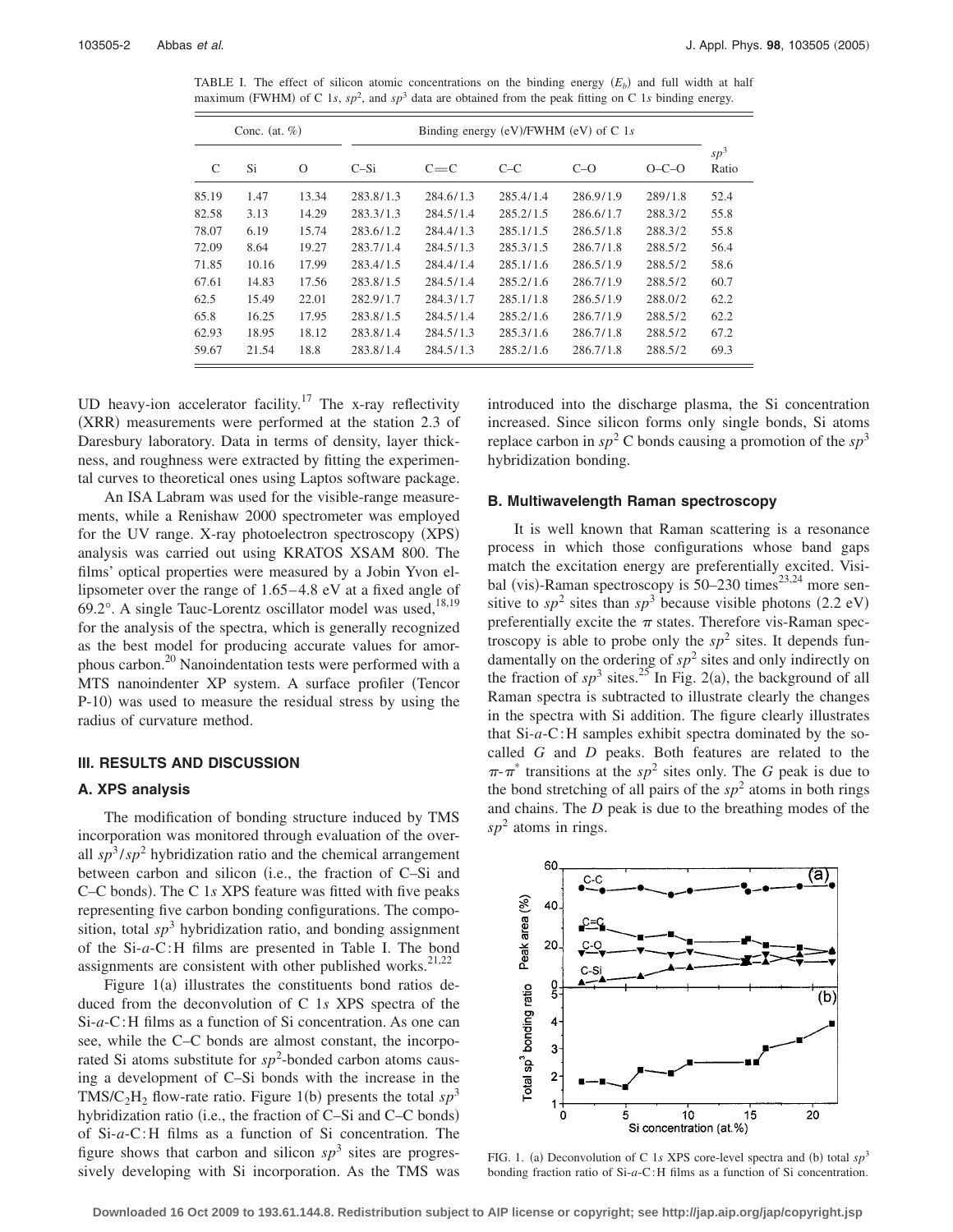

The effect of silicon addition on Raman's parameters of the  $a$ -C:H films is summarized in Fig. 2(b). The following important trends can be identified in the spectra: (i) the intensity ratio of  $D$  and  $G$  peaks,  $I_D/I_G$ , decreases, (ii) the  $G$ peak position shifts to lower frequency; and (iii) the *G* peak becomes more symmetric with a slight reduction of its width. It is well established that the  $I_D/I_G$  ratio varies with the number and size of the *sp*<sup>2</sup> cluster domain size. Ferrari and Robertson<sup>25,26</sup> have proposed the following relation for estimating the size of ordered regions (i.e., clusters) from the  $I_D/I_G$  ratio of carbon:

$$
\frac{I_D}{I_G} = C(\lambda)L_a^2,\tag{1}
$$

where  $C$  is a constant having a value of approximately 0.0055 at 514.5 nm and  $L_a$  is the in-plane crystalline size in angstroms. This equation is valid only for crystalline size smaller than 20 Å. The cluster size as calculated using Eq. (1) decreased from 7.6 to 4.3 Å as the silicon content increased from 0% to 16%, respectively. This result indicates that the incorporation of Si atoms reduces the  $sp<sup>2</sup>$  C cluster size by opening up the sixfold aromatic ring structure. This also points out that the position of the *G* peak reflects the  $sp^2$ cluster size in a way that the peak shifts to lower frequency with a decrease of the  $sp^2$  cluster size. Our results are in agreement with that of the study of Yoshikawa *et al.*<sup>27</sup> that was performed on pure *a*-C:H films.

On the other hand, phonon confinement model has been used frequently to explain the variations in the Raman line shape of nanostructured materials, such as peak-frequency shifting, peak broadening, and emergence in peak symmetry.<sup>28</sup> For disordered semiconductors, such as amorphous and nanocrystalline ones, the spatial confinement of phonons in a finite volume is expected to partially or fully relax the  $q=0$  selection rule that determines the Raman spectra of the bulk crystals. The violation of the selection rule makes the optical phonons at  $q \neq 0$  contribute to the Raman scattering (i.e., becomes Raman active). Therefore the phonon band broadens toward the low-energy side and shifts slightly to lower energies.<sup>29–31</sup> As one can observe in Fig.  $2(a)$ , the *G* peak becomes more symmetric with a slight reduction of its width. So, phonon confinement model could not give full explanation for our Raman results. Therefore, other factors should also participate in modifying the Raman

FIG. 2. (a) Normalized and background subtracted visible-Raman spectra and (b) fitting parameters [intensity ratio  $(I_D/I_G)$  and G peak position] of Si- $a$ -C:H films as a function of Si content.

spectra of our films including the release of the residual stress and the development of new chemical bonds. $32$  At low Si concentration, the silicon atoms predominantly substitute for the carbon atoms, as revealed by XPS earlier. As the atomic fraction of the silicon in the film increases, more and more silicon atoms substitute for the carbon atoms in the  $sp<sup>2</sup>$ -bonded carbon clusters. Since silicon atom is heavier than the carbon atom, the vibration energy of the new structure becomes lower. $33$  Therefore incorporation of Si into the *a*-C:H films will reduce the phonon vibration frequency causing a downshift of the *G* peak.

The ascending slope of the vis-Raman spectra is obvious with the increase in hydrogen concentration (i.e., H/C ratio) as illustrated in Fig. 3. Marchon *et al.*<sup>34</sup> observed a similar behavior for magnetron-sputtered *a*-C:H films containing 34 at. % H. The development of Raman background slope with the increase in H concentration could be due to the saturation of nonradiative recombination sites (e.g., dangling bonds) by hydrogen addition.<sup>34</sup> As TMS gas is introduced into the PECVD deposition chamber, a high fraction of hydrogen is incorporated into the Si-*a*-C:H films and terminated CH bonds are formed. This leads to an increase in the photoluminescence (PL) intensity of the vis-Raman spectra.

To monitor the development of the  $sp<sup>3</sup>$  hybridization bonds in the Si-*a*-C:H films, we have employed UV-Raman spectroscopy (325 nm excitation wavelength), in which the  $\sigma$  modes of C–C bonds can be observed directly as a broad peak (*T* peak) located near 1100 cm<sup>-1</sup>.<sup>35–37</sup> The UV-Raman



FIG. 3. Raman background slope vs H/C ratio (determined using heavy-ion ERD analysis) of Si-a-C:H samples.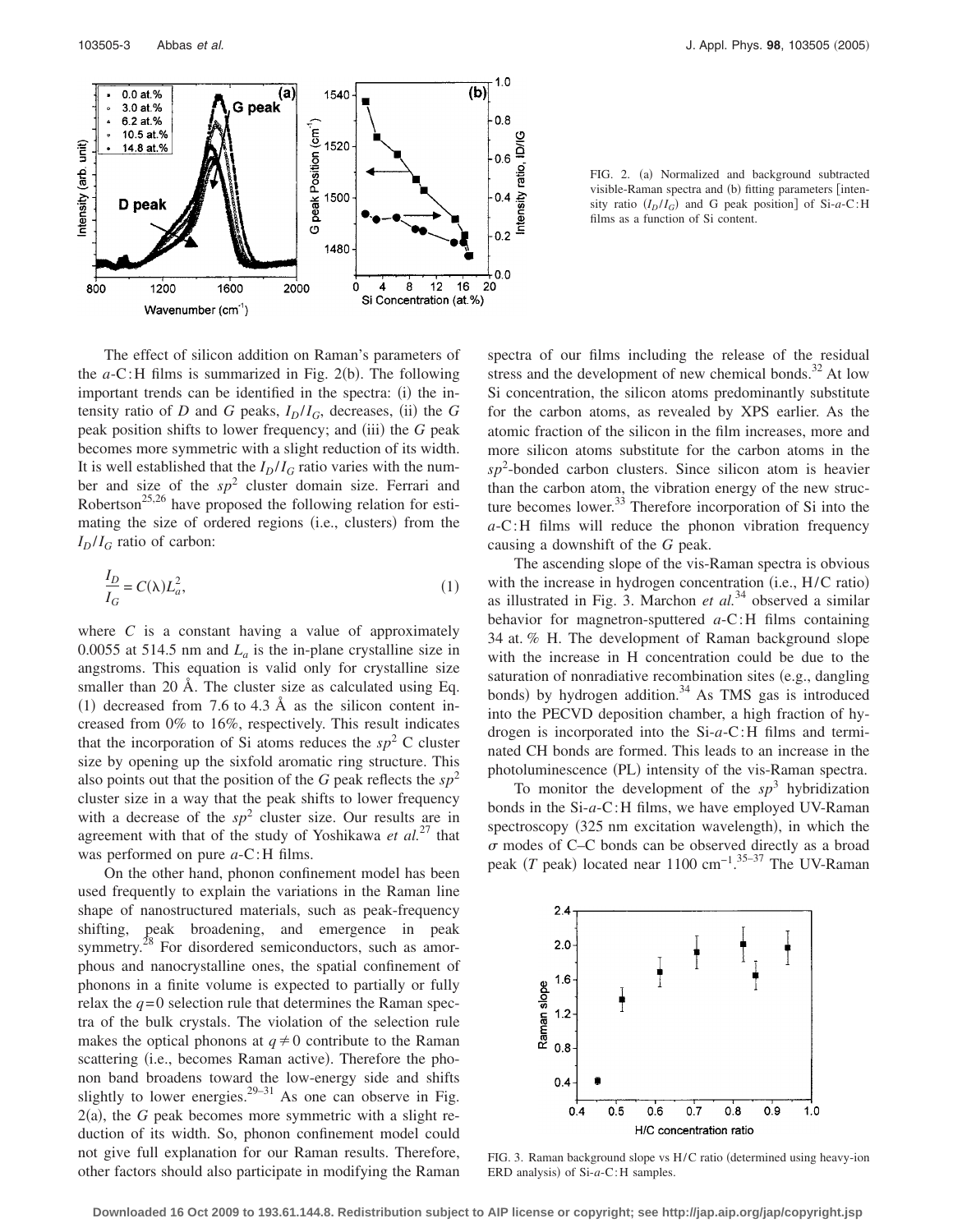

FIG. 4. UV Raman spectra of Si-*a*-C:H films with different silicon concentrations. The spectra are shifted to each other for ease of comparison.

spectra of the Si-*a*-C:H samples are presented in Fig. 4. As one can observe, despite the more symmetrical *G* peak and the reduction in *D* peak intensity, there is no indication of the development of a *T* peak. This indicates that silicon inclusion in *a*-C:H films does not promote the *sp*<sup>3</sup> C–C bonds. Instead, it converts the  $sp^2$  C to  $sp^3$  C–Si (supported by XPS) or  $sp^3$  C–H bonds.

#### **C. Ellipsometric spectroscopy analysis**

Figure 5(a) shows the optical-absorption coefficient  $\alpha$ versus the photon energy for Si-*a*-C:H films with silicon contents of 0, 6.2, 10.2, and 15.5 at.  $\%$ , respectively. By increasing the silicon concentration, the optical-absorption edge is shifted towards higher photon energy with a steeper slope. This trend indicates the development of films that possess a wider band gap.<sup>38</sup> Figure  $5(b1)$  confirms this suggestion as it clearly demonstrates that the optical band gap values,  $E_{\text{opt}}$ , rise with silicon. The optical data can be explained by a cluster model.<sup>39</sup> In this model, Robertson suggested that there are two factors that control the optical band gap; those factors are (i) the gap distinguishes between  $\pi$  and  $\pi^*$  states on the  $sp^2$  sites and (ii) the  $sp^2$  cluster size. The increase of Si concentration in the Si-*a*-C:H films resulted in the decrease of the  $sp^2$  C cluster size. This has been confirmed by Raman data that are presented in Fig.  $5(b2)$ , which shows that the  $I_D/I_G$  is decreasing with the development of  $E_{opt}$ .

#### 5  $\overline{(\mathsf{b1})}$  $\overline{(\mathsf{a})}$ 20  $(at. %)$ 4  $15$ % 10  $Log \alpha$  (cm<sup>-1</sup>)  $\bar{\sigma}$ 3 5  $(b2)$  $0.4$  $(I_D/I_G)$  (arb. unit)  $0.0$  at.% 6.2 at %  $0.2$ 10.2 at.% 15.5 at.% 0  $0.0$  $1.0$  $1.5$  $2.0$  $2.5$  $3.0$  $1.5$  $2.0$  $2.5$  $3.0$  $\mathsf{E}_{\mathsf{opt}}(\mathsf{e} \mathsf{V})$ Photon energy (eV)

ratio.

#### **D. Nanoindentation and heavy-ion ERD analysis**

Figure 6(a) demonstrates the dramatic reduction in the mechanical properties of the Si-*a*-C:H films as the TMS/  $C_2H_2$  ratio increases, while the inset illustrates the evolution of the residual stress in the films under Si incorporation. The deterioration in both Young's modulus (E) and hardness (H) could be accounted by the development of the C–Si  $sp^3$ -hybridized bonds as revealed by XPS (C=C bonds are progressively substituted by C–Si bonds while C–C bonds remain constant with Si addition). However, since the bond strength of C-Si bond (320 kJ/mole) is only 15% smaller than that of  $sp^2$ -hybridized C=C bond (380 kJ/mole),<sup>40</sup> the formation of C–Si bonds should not be considered as the major reason responsible for the progressive reduction in the mechanical strength and/or the residual stress in the Si-*a*-C:H films.

The reason for the reduction in nanomechanical properties is to be found on the effect of hydrogen content in the films. We employed heavy-ion ERD to obtain the relative change in the films composition (i.e., H/C and Si/C values) as a function of  $TMS/C<sub>2</sub>H<sub>2</sub>$  ratio and the results were plotted in Fig. 6(b). It is clear from the figure that the relative concentrations of both hydrogen and silicon are improved by the substitution of C atoms, as the TMS flow rate increased. The dissociation of hydrogen-rich precursor gas (i.e., TMS gas) by  $C_2H_2$ -enriched argon plasma is the main factor contributing to the increase of hydrogen concentration in the Si-*a*-C:H films. The inclusion of hydrogen, whose effect is to increase the density of voids, influences the connectivity and hardness of the network. $41$  This result is well documented in the literature.<sup>42</sup> Additionally, high hydrogen concentration in the Si-*a*-C:H films enhances the formation of polymeric  $sp^3$  CH<sub>n</sub>  $(n<1)$  structure, which dramatically affects the mechanical properties of our films.

#### **E. XRR analysis**

To verify the above suggestion that porosity was enhanced in our Si-*a*-C:H films by the inclusion of TMS precursor gas in the deposition plasma, we have employed highresolution XRR technique to measure the electron density of the films and to extract the porosity values. Figure 7 presents



FIG. 6. The effect of Si incorporation on (a) Young's modulus (E) and hardness  $(H)$  of  $a$ -C:H films. The inset illustrates the reduction of residual stress of the PECVD films as a result of the TMS-incorporation process. (b) The evolution of H/C and Si/C concentrations vs  $TMS/C<sub>2</sub>H<sub>2</sub>$  flow-rate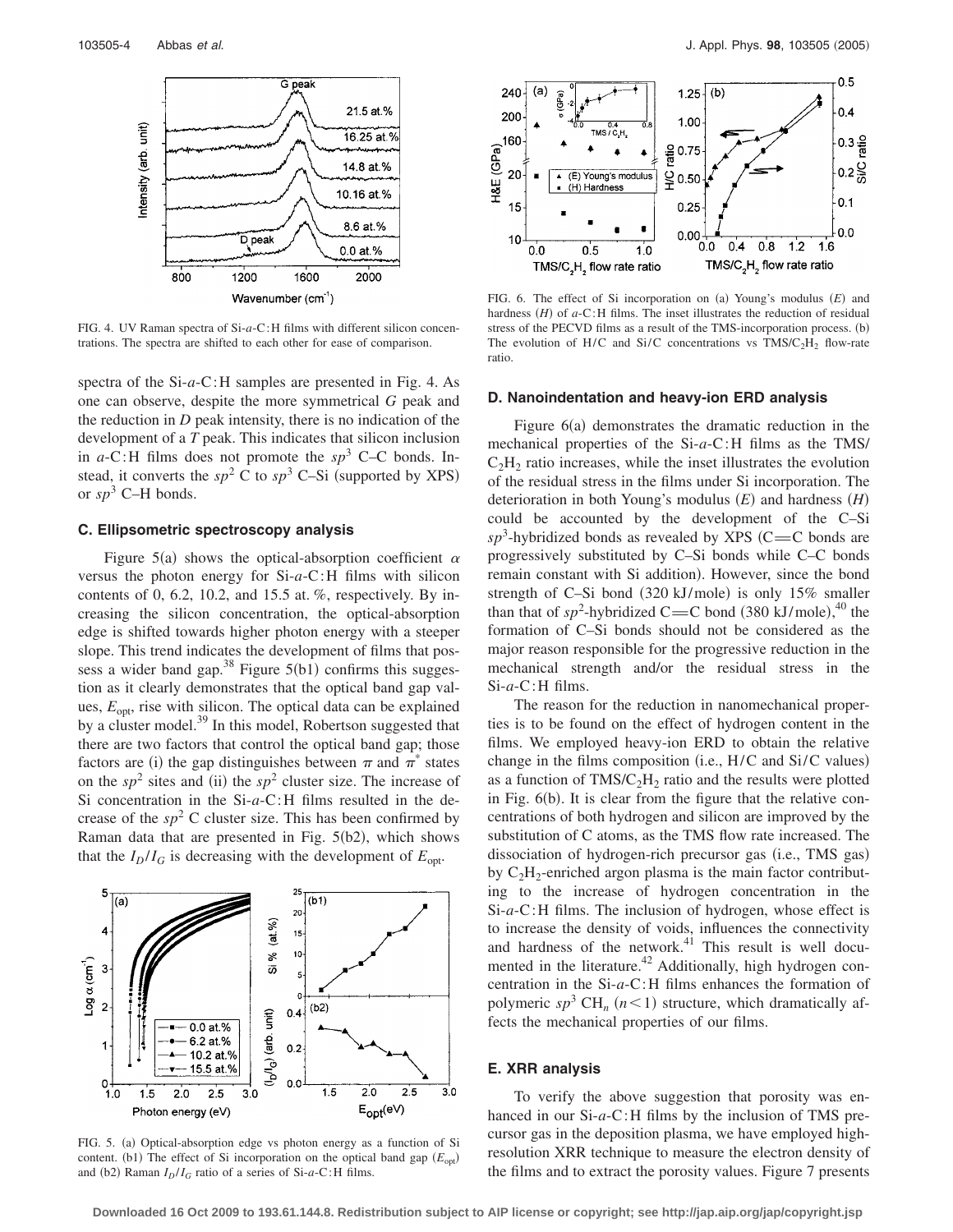

FIG. 7. X-ray reflectivity curves of Si-*a*-C:H samples with constant deposition time (1 min) as a function of Si concentration. The right inset illustrates the deposition rate as a function of  $TMS/C<sub>2</sub>H<sub>2</sub>$  ratio. The left inset shows a close-up figure illustrating the development of a double critical angle in the spectrum of the  $Si-a-C:H$  sample  $(10.1$  at.  $\%$ ) Si).

typical XRR spectra of Si-*a*-C:H films, deposition time of 1 min, as a function of Si concentration. The figure shows that at a specific value [i.e., critical angle  $(\theta_c)$ ] a total external reflection occurs with an abrupt decrease in the reflectivity and a development of modulations (fringes) in the spectra. From  $\theta_c$  one can obtain the electron density of overcoated material. The distance between fringes (period) is an indication of film's thickness. For more details about the XRR technique, readers are guided to Ref. 43. The right inset of Fig. 7 shows the increase of deposition rate with TMS addition, which is consistent with the increase in the number of fringes observed in the XRR curves. On the other hand, one can observe that except for the *a*-C:H sample, all the Si-incorporated PECVD samples exhibited a double critical angle feature (as illustrated in the left inset of Fig. 7). This indicates that the overcoat possesses an electron density lower than the substrate material.<sup>43</sup>

The results from the XRR fitting are shown in Fig.  $8(a)$ . As the figure shows, the film density dramatically dropped from 2.3  $g/cm<sup>3</sup>$  for film with zero Si to only a value of 1.1 g/cm<sup>3</sup> for film with 16.3 at. % silicon. In comparison with other work $8$  our films exhibit a significant density reduction. Different density trends are believed to be due to the dissimilarity in both the plasma chemistries and dynamics (i.e., type of precursor gases) of these different studies.

Assuming that the electron density of the matrix material contained in the porous film  $(\rho_{e,porous})$  is similar to that of the



FIG. 8. The effect of Si addition on (a) the electron-density values, and (b) the refractive index, measured at 633 nm, of *a*-C:H films.

dense film  $(\rho_{e,\text{nonporous}})$  and the electron density is uniform throughout the thickness of the film, the porosity *P* of a material is calculated as follows:

$$
P = 1 - (\rho_{e,\text{porous}}/\rho_{e,\text{nonporous}}). \tag{2}
$$

From these measurements, the porosity of the Si-*a*-C:H film  $(16.3$  at. % Si) is extracted to be 52%. So, it is clear that porosity has been initiated and progressively developed with increasing the TMS flow rate. This has also been confirmed by spectroscopic ellipsometry data where the refractive index  $(n)$  measured at wavelength of  $633$  nm exhibited a decreasing trend as illustrated in Fig. 8(b). This porosity trend is a very common feature in PECVD low dielectric constant *K* materials,<sup>44</sup> which are obtained using a precursor molecule with a ring-type structure, such as tetramethylcyclotetrasiloxane (TMCTS,  $Si_4O_4C_4H_{16}$ ).<sup>44</sup> Such a cyclic precursor structure could be preserved to some extent, under proper plasma conditions, to produce nanoporous films, with low dielectric constants.

## **IV. SUMMARY**

A series of PECVD Si-a-C:H films (up to 21 at. % Si) was produced by using a gaseous mixture of  $Ar/C<sub>2</sub>H<sub>2</sub>$ plasma and TMS precursor gas. The Si-*a*-C:H films exhibited XRR spectra with a double critical angle as an indication for massive reduction in density value. Also, a significant reduction in the nanomechanical properties was observed. On the other hand, the ellipsometry results showed that while the refractive index slightly changed from 2.22 to 1.96, the optical band gap significantly improved from 1.35 to 2.7 eV) as a result of a developing higher  $sp^3$ -bonded structure (as revealed by XPS). The above-mentioned results, that seemed to be contradictory, were explained in terms of the increase of the density of voids (i.e., porosity) in the structure, which was associated with a hydrogenation process. The increasing trend of hydrogen content in the films was quantitatively confirmed by heavy-ion ERD and correlated with the development of an ascending slope in the vis-Raman spectra. The absence of a *T* peak in the UV-Raman spectra (325 nm) confirmed that silicon incorporation in the  $a$ -C:H samples did not promote the formation of  $sp^3$  C–C bonds but converted the  $sp^2$  C to  $sp^3$  C–Si (supported by XPS). Therefore,  $sp^3$  hybridization process in the films was developed but with more polymerlike and porous structure.

#### **ACKNOWLEDGMENTS**

The XRR measurements were performed at CCRLC facility at Daresbury (station 2.3). Special thanks to Steve Thomas for the guidance with x-ray measurements.

- $^{5}$ W.-J. Wu and M.-H. Hon, Surf. Coat. Technol. **111**, 134 (1999).
- K. Oguri and T. Arai, J. Mater. Res. 5, 2567 (1990).

<sup>&</sup>lt;sup>1</sup>G. A. Abbas, J. McLaughlin, and E. Harkin-Jones, Diamond Relat. Mater. **13**, 1342 (2004).

 ${}^{2}$ L. Jiang, X. Chen, X. Wang, L. Xu, F. Stubhan, and K.-H. Merkel, Thin Solid Films **352**, 97 (1999).

<sup>&</sup>lt;sup>3</sup>P. Papakonstantinou, J. F. Zhao, P. Lemoine, E. T. McAdams, and J. A. McLaughlin, Diamond Relat. Mater. **11**, 1074 (2002).

<sup>&</sup>lt;sup>4</sup>J. Michler, M. Tobler, and E. Blank, Diamond Relat. Mater. 8, 510  $(1999)$ .<br> $5W + W$